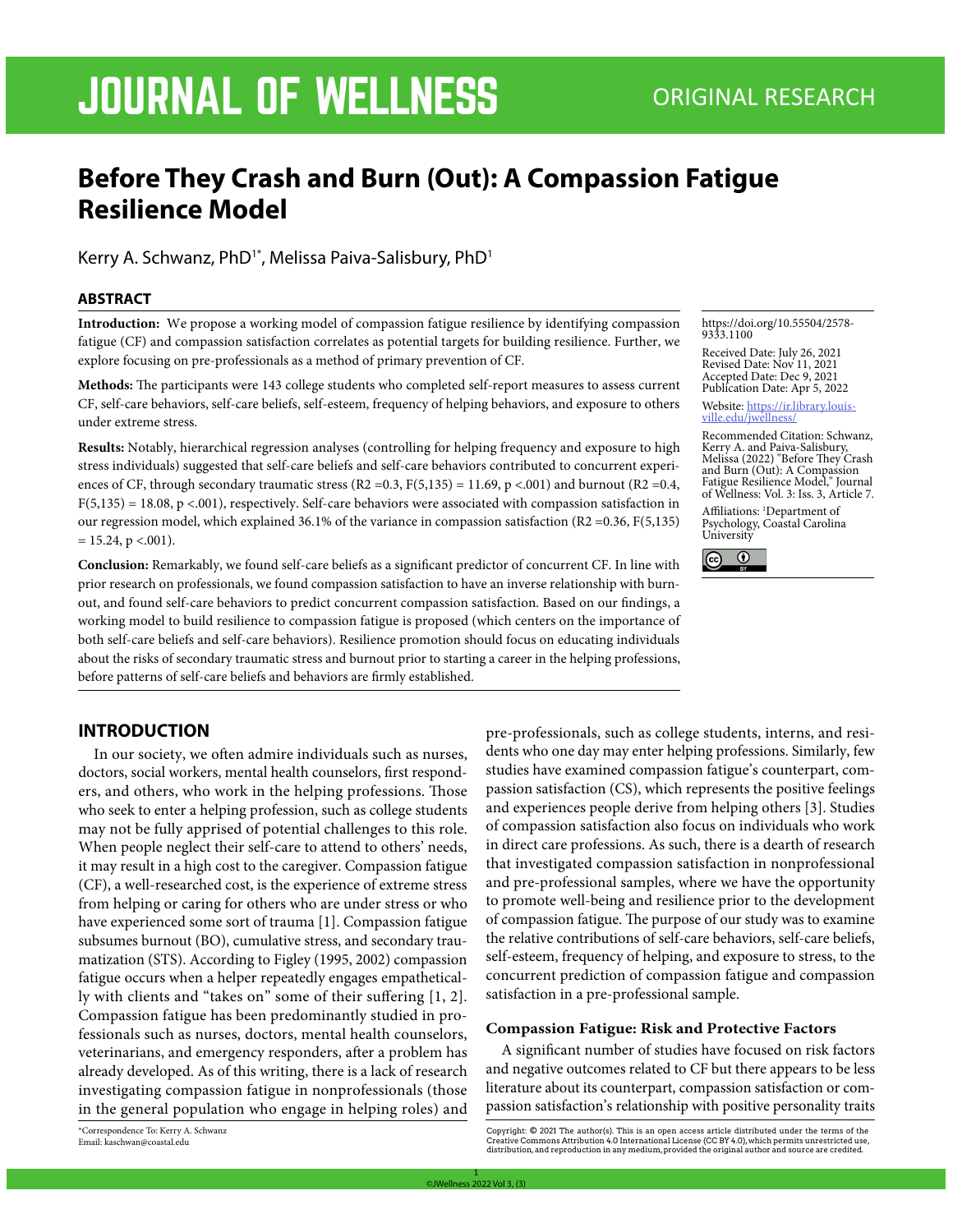and subjective well-being. Examining positive qualities associated with helping others is consistent with positive psychology literature that emphasizes measuring positive traits that contribute to well-being and resilience promotion [4]. Further, ways to prevent or build resilience to CF are underrepresented in the literature. Consistently, the two components of CF, secondary traumatic stress and burnout are inversely related to compassion satisfaction. This inverse relationship has been found in a number of different populations such as hospice professionals, nurses, and mental health professionals [5, 6, 7]. There are a number of identified risks factors for developing CF including lack of social support [5, 6], demanding work and workloads [6, 8], lack of cohesion among co-workers [9], lack of a supportive work environment [10], and a person's own trauma history [8]. Interestingly, high levels of emotional empathy have been found to be both negatively related to CF (the negative consequences of helping) and positively related to CS (the positive consequences of helping) [2, 11]. Negative outcomes associated with CF previously identified include physical illness, greater use of sick time, higher turnover rates [1, 2], lowered morale, productivity, and quality of care for clients [5]. In addition, individuals consistently report sleep difficulties, depressed and/or anxious moods, and symptoms of posttraumatic stress disorder (PTSD) (e.g., increased startle response, thoughts and images related to trauma, and avoidance of trauma reminders) [1, 3, 13]. Bride, Radey, and Figley (2007) concluded CF poses a health risk to many helpers and therefore emphasize the importance of prevention efforts [14].

Factors such as increasing positive affect, social support, maintaining ones' physical health, and self-care are associated with higher compassion satisfaction [13]. Promoting self-care and developing self-care strategies are also associated with lower levels of compassion fatigue and burnout [5, 15]. Therefore, resilience building efforts for CF should focus on increasing CS so that the positive rewards of helping outweigh the costs. Since the helping others and self-care balance is tricky to achieve, implementing strategies for self-care and wellbeing awareness is vital early in one's professional career. Finally, providing education and workshops about CF, protective and risk factors for CF, as well as resources for screening and intervention for CF may reduce the deleterious consequence of CF. Self-care, a positive form of coping, can aid helpers and caregivers in dealing with stress, and the symptoms associated with compassion fatigue. Self-care may lead to an increase in compassion satisfaction [5, 13]. According to Chow and Kalischuk (2008), self-care is a primary prevention for illness and promotes personal well-being through resilience [16]. Self-care includes any activity where individuals devote time to focus on their own wellbeing, e.g., taking a bath, meditating, or engaging in recreational sports. Positive coping strategies such as self-care or expressing gratitude help to reduce stress across diverse populations and across a variety of stressors [17, 18, 19,]. Despite the well-established benefits of self-care, individuals may not understand its importance or may feel guilty when they take time for themselves instead of helping others. In other words, individuals' beliefs about self-care may play an important role in engaging in selfcare. An authoritative construct in the clinical literature is the importance of thoughts / beliefs in influencing our behaviors [20]. Resilience building would need to address negative beliefs about self-care in addition to increasing education and access to self-care activities. College students and early career professionals are an ideal audience for addressing self-care beliefs, as young adulthood is a key time to establishing patterns of living. We considered education about self-care, self-care beliefs, and access to self-care opportunities as a primary intervention for compassion fatigue.

#### **Aims**

We believe that anyone who engages in helping or caring for others, particularly people or animals under stress or who have experienced trauma is at risk for developing CF. Therefore, the current study focused on compassion fatigue and compassion satisfaction in college students as a result of being involved in "helping roles" at their jobs, through volunteer / internship experiences and / or in their personal relationships with friends, family members, or classmates. We sought to identify potential risk and protective factors for developing compassion fatigue in college students to guide future education and prevention initiatives. We specifically looked at the potential role of self-care beliefs in driving self-care behaviors to ward off the consequences of CF. We proposed self-care behaviors, self-care beliefs, and self-esteem would contribute to the models of burnout, STS, and compassion satisfaction. Specifically, we hypothesized that self-care behaviors, self-care beliefs, and self-esteem would be negatively correlated to both components of compassion fatigue, namely STS and BO. We hypothesized that self-care behaviors, self-care beliefs, and self- esteem would be positively correlated to compassion satisfaction.

# **METHODS**

# **Participants**

The participants were 143 college students enrolled in upper-level psychology courses at a university in the southeastern United States, approximately 39.8% of all upper-level psychology majors enrolled at the time. The majority of participants were women (83.2%) and upper level students (52.4% seniors, 33.6% juniors, and 12.6% sophomores), with a mean age of 21.44 years  $(SD = 3.07)$ . The participants self-identified their race and ethnicities as: White (64.3%), Black (24.5%), other (7%), Latinx (2.1%), Asian or Pacific Islander (1.4%), and Native American (.7%). Students were recruited through e-mail and direct contact of professors in the psychology department teaching upper-level psychology classes (third- or fourth-year courses). After professor consent, a researcher or research assistant read a recruitment script to the entire class, students provided informed consent, and were given an opportunity to participate immediately after the recruitment script. No students declined to participate. Of the total participants,  $n = 2$ were excluded from the regression analyses due to missing data on a critical number of items for at least one scale included in the regression.

# **Measures**

The Professional Quality of Life Scale [ProQOL, 21], a revision and expansion of Figley's (1995) original Compassion

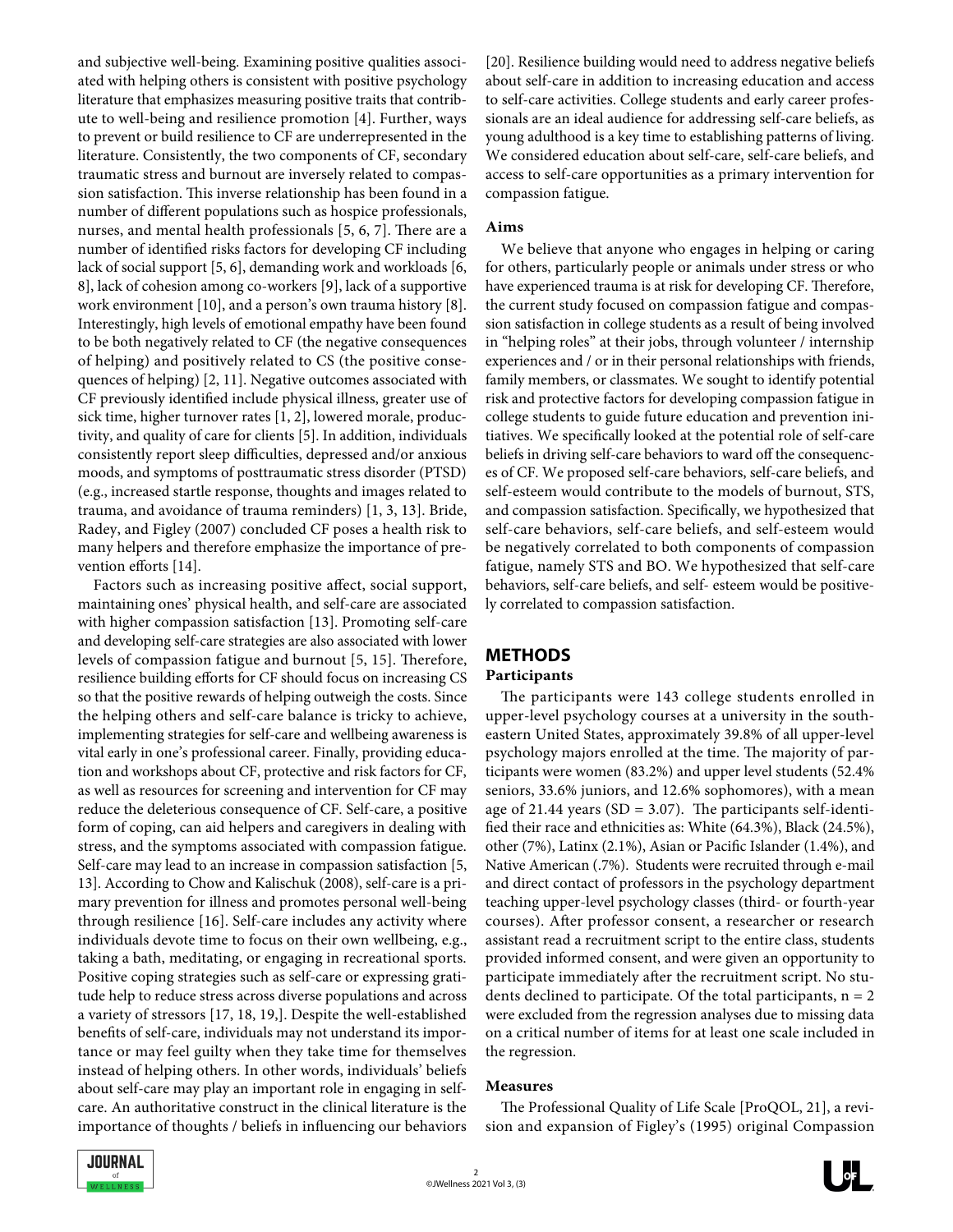Fatigue Self-Test [14], is a widely used measure for the assessment of compassion fatigue in both research and practice. In 1993, Stamm introduced the concept of compassion satisfaction, which represents the positive feelings and pleasure that people derive through helping others. The current ProQOL,is a 30 item self-report measure that uses a 5-item Likert-type scale  $(1 =$  never to 5 = very often) to measure respondents' positive and negative experiences with helping others. Total scores on the Secondary Traumatic Stress subscale (STS) and Burnout subscale of the ProQOL were used to assess symptoms associated with compassion fatigue. The STS subscale (M = 21.38, SD =  $6.31$ ,  $\alpha$  = .83 for our sample) reflects secondary exposure to extremely stressful experiences and Burnout subscale (M = 22.49, SD = 5.30,  $\alpha$  = .7 for our sample) measures feelings of hopelessness and difficulties in dealing with work. Scores on the STS and Burnout subscales can range from 10 to 50. Total scores on the Compassion Satisfaction subscale were used to assess positive feelings and experiences from helping others and pleasure derived from being able to do one's work well. Scores on the Compassion Satisfaction subscale can range from 10 to 50. Higher scores on this subscale reflect greater satisfaction with one's experience as a helper ( $M = 37.60$ ,  $SD = 6.48$ ,  $\alpha = .85$  for our sample). Cut point ranges for all three subscales are as follows: Low = 22 or less, Average =  $23-41$ , and High = 42 or more. The Self-Care Assessment Worksheet [SCAW, 22] is a 70-item self-care indicator that measures the degree to which individuals engage in a variety of self- care activities. It assesses six areas of self-care: physical, psychological, emotional, spiritual, professional workplace, and balance. Respondents are asked to rate each activity on a scale from 1 to 5 in terms of frequency ( $1$  = never occurs to  $5$  = frequently occurs). An overall total self-care behavior score was calculated by totaling all of the responses on all 70 items (M = 225.15, SD = 29.12). Possible total scores can range from 70 to 350. Higher total scores indicate more engagement in self-care behaviors and activities and lower scores indicate low engagement in self-care behaviors. The Self-Care Beliefs Scale (SCBS) is an instrument developed

by the researchers based on the self-care literature to assess individuals' opinions about whether or not they believe that self-care is important, feelings of guilt associated with engaging in self-care, and their general perspective about self-care. The SCBS consists of 12 statements that are responded to on

The Rosenberg Self-Esteem Scale [RSES, 23] is a 10-item indicator of global self-esteem that uses a four-point Likert scale  $(0 =$  strongly disagree to  $3 =$  strongly agree) to gauge respondents' current feelings about their self-worth. Scores on the RSES range from 0 to 30 with higher scores indicative of greater self-esteem ( $M = 19.34$ ,  $SD = 5.46$ ,  $\alpha = .91$  for our sample).

# **Procedure**

Students completed all of the surveys simultaneously in a classroom setting, which took approximately 20-30 minutes to complete. They were asked to answer the questions on the ProQOL related to any experiences in which they had been involved in a "helper role" over the past 30 days including at their jobs, through volunteer or internship experiences, and / or in their personal relationships with friends, family members, or classmates. Students were also asked to complete demographic information (age, gender, and ethnic identification), to rate their frequency of helping others, and to rate their exposure to someone under a lot of stress (using a 5-point Likert scale).

#### **Data Analysis Plan**

We planned to complete bivariate associations between all our main study variables including the STS, BO, and CS subscales of the ProQOL, the SCAW, SCBS and the RSES. To test our primary hypotheses, hierarchical regression models will be used, with frequency of helping behaviors and prior exposure to compassion fatigue entered in the first step of the model. We chose to enter these variables first as exposure to helping individuals under duress is necessary to the later development of compassion fatigue. Examination of Mahalanobis distance scores and residual scatterplots did not reveal multivariate outliers in the dataset. In addition, we chose to use three separate hierarchical regression models, one for each component of CF: STS, BO, and one for Compassion Satisfaction.

#### **RESULTS**

The correlations between the main variables of interest are displayed in **Table 1**. As expected, the STS and BO subscales of the ProQOL were positively correlated; and the CS subscale was negatively correlated with BO. However, contrary to our hypothesis, CS had no correlation with STS. Self-care behaviors

a 5- point Likert scale  $(1 =$  strongly disagree to  $5 =$  strongly agree). Possible scores range from 12 to 60 with higher scores indicating greater self-care beliefs and positive views about self-care  $(M = 40.99, SD =$ 8.11,  $\alpha = .85$  for our sample).

Table 1: Correlations Between Compassion Fatigue, Compassion Satisfaction, Self-Care, and Self-Esteem

|                                           | 1        | 2        | 3       | $\overline{4}$ | 5              | 6        | 7       | M(SD)          |
|-------------------------------------------|----------|----------|---------|----------------|----------------|----------|---------|----------------|
| 1. Secondary Traumatic Stress<br>(ProQOL) |          |          |         |                |                |          |         | 21.38 (6.27)   |
| 2. Burn-out (ProQOL)                      | $.61***$ | ٠        |         |                |                |          |         | 22.51 (5.28)   |
| 3. Compassion Satisfaction<br>(ProQOL)    | $-.02$   | $-42**$  | ٠       |                |                |          |         | 37.56 (6.48)   |
| 4. Self-care Behaviors (SCAW)             | $-.04$   | $-.41**$ | $.5***$ | ٠              |                |          |         | 224.89 (29.18) |
| 5. Self-care Beliefs                      | $-.41**$ | $-39**$  | .03     | $.26**$        | $\blacksquare$ |          |         | 40.9(8.1)      |
| 6. Self-esteem (RSES)                     | $-.38**$ | $-.59**$ | $.29**$ | $.49**$        | $.53**$        | ٠        |         | 19.37 (5.45)   |
| 7. Frequency of helping others            | $.3***$  | $-.004$  | $.38**$ | $.2*$          | $-.2*$         | .006     |         | 4.29(0.76)     |
| 8. Exposure to people<br>under stress     | $.32**$  | $.31**$  | $-.1$   | $-.07$         | $-.23***$      | $-.27**$ | $.26**$ | 3.82(.94)      |

ProQOL= Professional Quality of Life Survey; SCAW = The Self-Care Assessment Worksheet; RSES = Rosenberg Self-Esteem Scale; \* = *p* < .05, \*\* = *p* < .01.

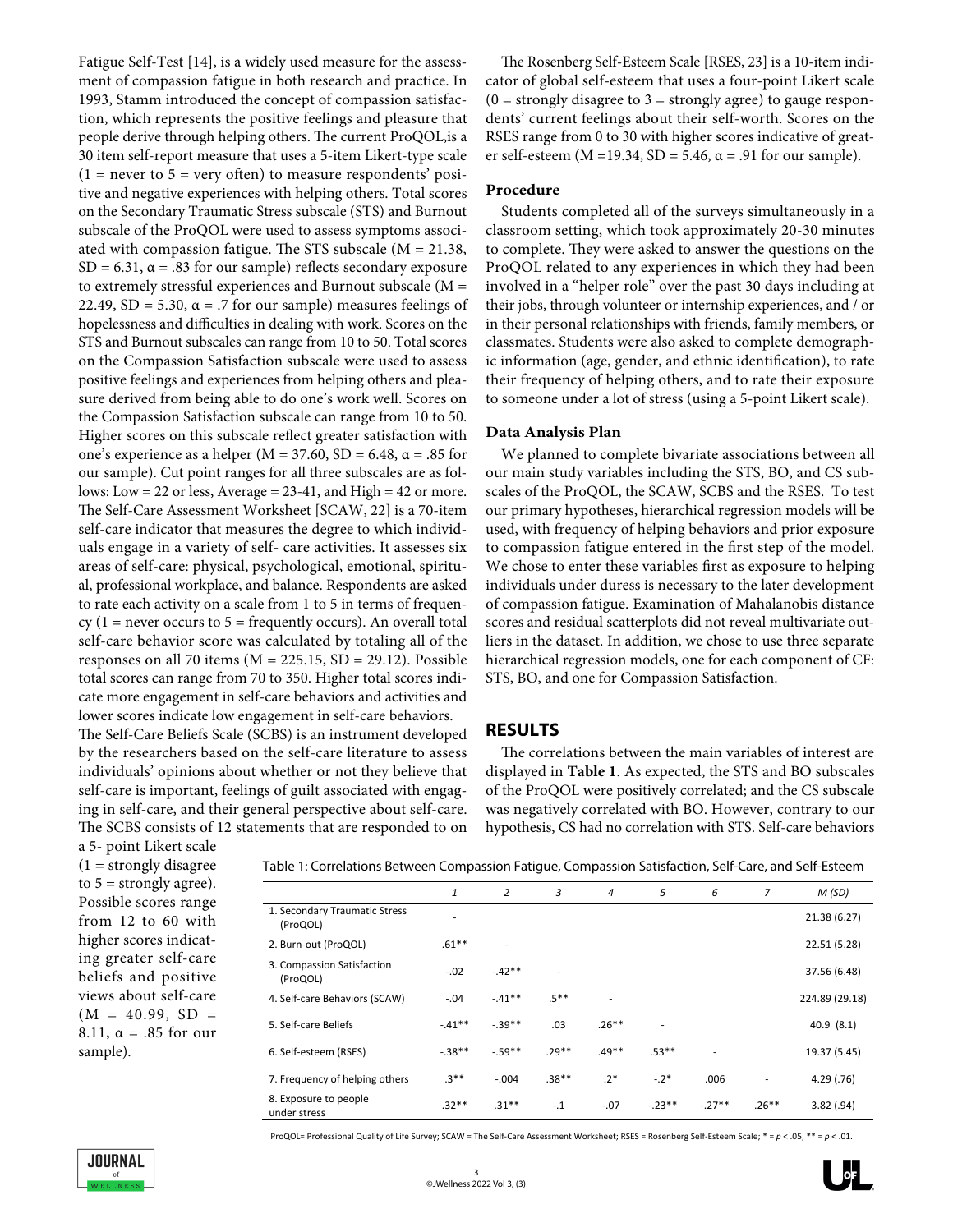were negatively correlated with both the burnout and compassion satisfaction subscales of the ProQOL. Self-esteem scores were negatively correlated with secondary traumatic stress and burnout, and positively correlated with compassion satisfaction and self-care beliefs. Finally, self-care beliefs were negatively correlated with secondary traumatic stress and burnout, and positively correlated with self-care behaviors and self-esteem.

We utilized a two-step hierarchical regression model to test our primary hypotheses, namely, self-care behaviors, self-care beliefs, and self-esteem would be negatively correlated to the components of compassion fatigue. Frequency of helping and prior exposure to individuals under stress were entered in the first step of the model, as they are both considered necessary to develop compassion fatigue. The SCAW, SCBS, RSES, were regressed on STS in the second step of the model. The results of the final regression model indicated the predictors explained 30.2% of the variance in secondary traumatic stress ( $R2 = .3$ ,  $F(5,135) = 11.69$ ,  $p < .001$ ). Overall both self-esteem and self-care beliefs were negatively associated with concurrent secondary traumatic stress, while self-care behaviors (SCAW) did not contribute. See **Table 2** for the full model results.

to individuals under stress were entered in the first step of the model and the SCAW, SCBS, and the RSES were entered in the second step of the model. The results of the final regression indicated the predictors explained 36.1% of the variance in compassion satisfaction (R2 = .36, F(5,135) = 15.24, p < .001). Consistent with our hypotheses, self-care behaviors was positively associated with compassion satisfaction. However, neither self-esteem nor self-care beliefs were associated with concurrent compassion satisfaction in our sample. The complete model results are displayed in Table 2.

# **DISCUSSION**

As previously mentioned, compassion fatigue has historically been associated with professionals in helping roles such as health care personnel, first responders, and social workers. However, this experience is not limited to "professionals". In fact, Kinnick, Krugman, and Cameron (1996) found the existence of CF in members of the public who were exposed to human suffering through mass media outlets [24]. Despite this, there continues to be a lack of research on CF in the general

> population. Hansen and colleagues (2018) report that "since most adults experience at least one traumatic event during their lifetime, it is important to extend research on compassion fatigue to a more general population" [25, p. 632]. Furthermore, Bride, Radey, and Figley (2007) emphasized that a first step in preventing CF is learning to recognize the signs and symptoms [14]. To our knowledge, few studies have examined CF in non-professional samples with the exceptions of bereavement volunteers [26], graduate social work students [27], and a single study with the general public [24]. The purpose of our study was to examine the relative contributions of self-care behaviors, self-care beliefs,

Table 2: Multiple Linear Regression Analyses of Self-Care and Self-Esteem on the Components of Compassion Fatigue ( $n = 143$ )

| Outcome<br>Variables      | Step           | Predictor<br>Variables    | B       | SE B | β         | $\triangle R^2$ |
|---------------------------|----------------|---------------------------|---------|------|-----------|-----------------|
| STS <sup>a</sup>          | $\mathbf{1}$   | <b>Helping Frequency</b>  | 1.94    | .55  | $.23***$  | $.16***$        |
|                           |                | <b>Exposure to Stress</b> | 1.78    | .67  | $.26***$  |                 |
|                           | $\overline{2}$ | <b>SCAW</b>               | .03     | .02  | .13       | $3***$          |
|                           |                | <b>SCBS</b>               | $-.17$  | .07  | $-.21*$   |                 |
|                           |                | <b>RSES</b>               | $-.34$  | .11  | $-.29**$  |                 |
| Burnout <sup>a</sup>      | $\mathbf{1}$   | <b>Helping Frequency</b>  | $-58$   | .58  | $-0.08$   | $.1***$         |
|                           |                | <b>Exposure to Stress</b> |         |      | $.33***$  |                 |
|                           | $\overline{2}$ | <b>SCAW</b>               | $-.03$  | .01  | $-.16*$   | $3***$          |
|                           |                | <b>SCBS</b>               | $-0.06$ | .05  | $-.09$    |                 |
|                           |                | <b>RSES</b>               | $-.41$  | .08  | $-.42***$ |                 |
| Compassion                | $\mathbf{1}$   | <b>Helping Frequency</b>  | 3.7     | .68  | $.43***$  | $.18***$        |
| Satisfaction <sup>a</sup> |                | <b>Exposure to Stress</b> | $-1.5$  | .55  | $-.22**$  |                 |
|                           | $\overline{2}$ | <b>SCAW</b>               | .09     | .02  | $.39***$  | $.173***$       |
|                           |                | <b>SCBS</b>               | $-.09$  | .07  | $-.11$    |                 |
|                           |                | <b>RSES</b>               | $-.14$  | .11  | .12       |                 |

STS = Secondary traumatic stress, SCAW = Self-care assessment worksheet, SCBS = Self-care belief scale, RSES = Rosenberg self-esteem scale. a = subscales of the Professional Quality of Life Survey. \**p* < .05, \*\**p* <.01, \*\*\**p* <.001.

To test if self-care behaviors, self-care beliefs, and self-esteem were negatively associated with burn-out, we again used a twostep hierarchical regression model where frequency of helping and prior exposure to individuals under stress were entered in the first step of the model and the SCAW, SCBS, and the RSES were entered in the second step of the model. The results of the final regression indicated the predictors explained 40.1% of the variance in burnout (R2 = 4, F(5,135) = 18.08, p < 001). Consistent with our hypotheses, self-care behaviors and self-esteem were positively associated with concurrent burnout. Contrary to our hypotheses, self-care beliefs were not associated with burnout in our sample. See table 2 for the full model results.

To test our final hypothesis, whether self-care behaviors, selfcare beliefs, and self- esteem were positively associated with compassion satisfaction, we again used a two-step hierarchical regression model. Frequency of helping and prior exposure

self-esteem, frequency of helping, and exposure to stress to the concurrent prediction of compassion fatigue and compassion satisfaction in a pre-professional sample. Similar to past studies with professional populations such as hospice professional, nurses, and mental health professionals [5, 6, 7] we found burnout to be inversely related to compassion satisfaction in college students.

Recently the importance of trauma-related content in clinical training has received more recognition [26]. We suggest that building resilience related to CF should start even earlier, namely at the undergraduate level. We suspect that young adults who have yet to enter the professional world , or have not yet begun graduate level training are still susceptible to CF and would uniquely benefit from education and prevention efforts. Consistent with previous researchers in professional populations, higher levels of compassion satisfaction were associated

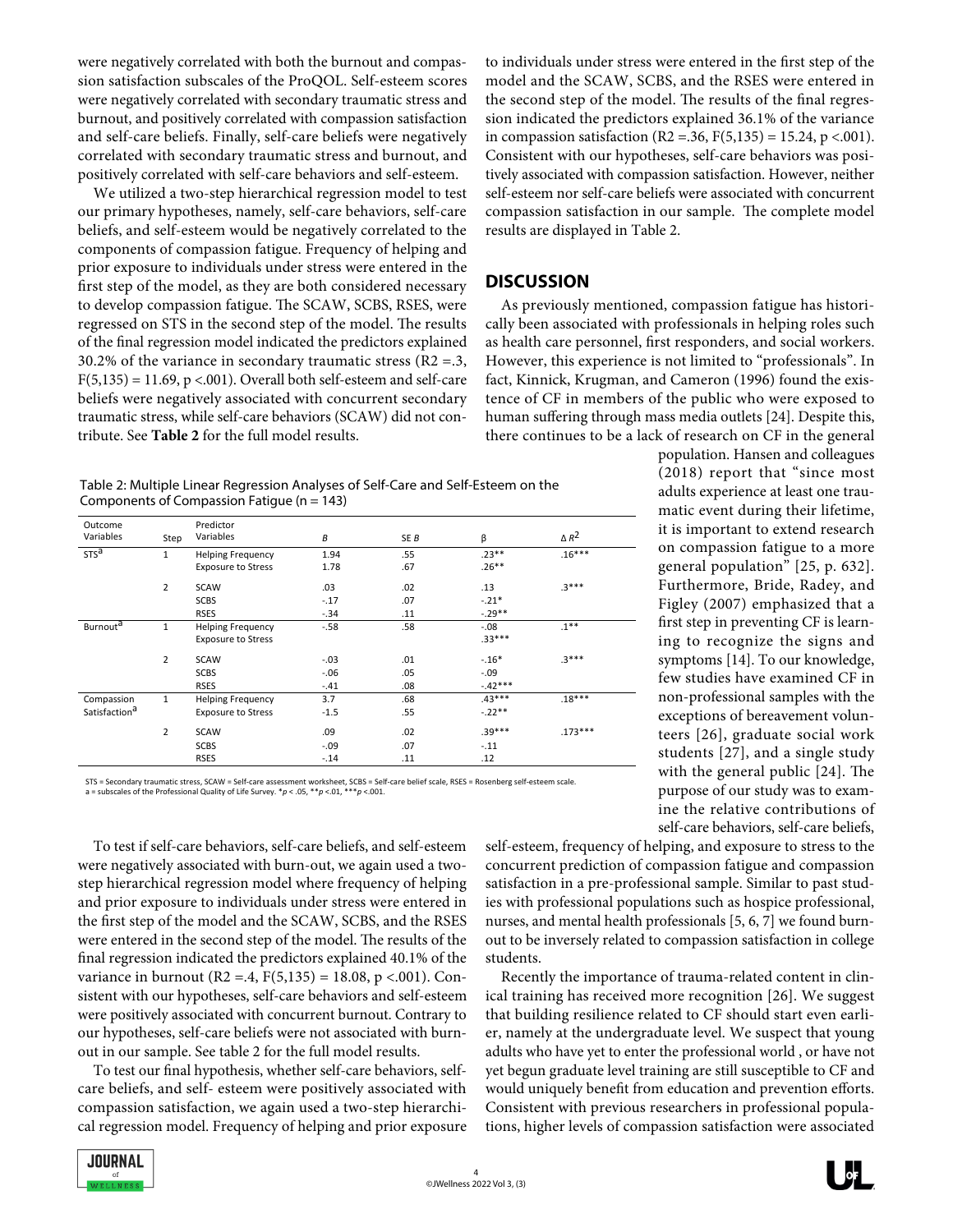with lower levels of compassion fatigue in our sample. Given this relationship, education and training efforts on increasing compassion satisfaction could be beneficial for resilience building and intervention purposes in pre-professional populations.

Promoting self-care and developing self-care strategies have been associated with higher compassion satisfaction [13] as well as lower levels of compassion fatigue and burnout [5]. The hypothesis that self-care beliefs, self- esteem, helping frequency, and exposure to stress would predict concurrent secondary traumatic stress was supported. While this is not a new idea in professionals, the consistency of this finding in college students suggests resilience-building efforts should start earlier in one's career. Our study uniquely identifies the potential importance of identifying self-care beliefs contributing to the underutilization of self-care strategies. This study suggests the development of unhealthy coping strategies are rehearsed prior to the high-stress work environment. These findings highlight the opportunity to promote prevention strategies in pre-professional samples through psychoeducation, and focused brief interventions.

Advocating for education and regular training initiatives within the helping professions may reduce symptoms of STS and may decrease the high turnover rates in many of these professions. Our hypothesis that self-care behaviors, self-esteem, and exposure to stress would predict concurrent burnout was supported, suggesting self-care behaviors are a likely target for building a CF resilient workforce.

Contrary to our hypothesis, self-care behaviors did not contribute to the prediction of concurrent secondary traumatic stress. Additionally, self-care beliefs and frequency of helping did not contribute to the concurrent prediction of burnout. Further, compassion satisfaction and STS were not related in this sample. These findings could be due to unique characteristics in our current sample, for example perhaps levels of STS were not high enough to be impacted by self-care behaviors or related to CS in our study. Interestingly, self- care behaviors predicted burnout (but not STS), while self-care beliefs predicted STS (but not burnout). Another striking possibility is that self-care beliefs are related to an individual's recent practice of self-care impacting their current feelings of STS, while their established self-care behaviors impact the long-term development of burnout. Therefore, we are advocating for the dual emphasis on both self-care beliefs and self-care behaviors to build resiliency to CF. We plan to specifically measure well-being and resilience in future studies to assess the relationship of self-care beliefs to these constructs directly.

Engagement in self-care behaviors, the frequency of helping others, and exposure to stress emerged as the best set of predictors of CS in our study. Interestingly, and contrary to what we hypothesized, self-care beliefs and self-esteem were not significant predictors of compassion satisfaction when entered simultaneously with other predictors. In this study, self-esteem correlated strongly and positively with self-care beliefs, suggesting those who hold positive beliefs about their worth also believe they deserve to engage in self-care, are worthy of engaging in self-care, or deserve enjoyment in life. Self-care beliefs may be influencing compassion satisfaction indirectly through an increase in self-care behaviors. Although we focused on overall self-care behaviors in our study, these behaviors are commonly broken down into different areas of self-care such as physical, emotional, or spiritual. Alkema and colleagues (2008) found that specific areas of self-care such as emotional, spiritual, and overall balance were better predictors of CS in hospice professionals than other forms of self-care [5].

# **LIMITATIONS**

One limitation of the present study is that our sample consisted of undergraduate college students from upper level psychology courses which limits the generalizability of our findings. Additionally, our sample mean scores for compassion fatigue indicated relatively low levels of STS and burnout for our sample, in other words they were not currently at risk for developing CF. Despite this, our sample means for secondary traumatic stress, burnout, and compassion satisfaction were similar to samples of licensed or certified behavioral health providers [7], bereavement volunteers, and professionals [26]. It makes sense that our sample means would not reflect significant risk for compassion fatigue as our students have not yet entered their future professions or sustained ongoing long-term exposure to clients. We concur with others [7] that compassion fatigue is not limited to professionals who engage in helping roles but rather can occur with anyone who is exposed to the suffering of others. This finding supports the need for education about recognizing and identifying the signs and symptoms of CF early in one's training as well as in the general population in order to build resilience to its negative consequences.

A second limitation is with a cross-sectional design, we are unable to draw any causal conclusions about exposure to stress, frequency of helping, self-esteem, self-care, and compassion fatigue. Despite these limitations, this study provides preliminary data regarding the relationships among these variables in college students. Further, these relationships are consistent with studies of professional samples. To understand the development of compassion fatigue, future research will need to explore these variables with graduate level students, interns, and professionals in helping professions, preferably in a longitudinal design. Finally, the instrument used to measure self-care beliefs in our study is still in the development stages. Since we could not find a published measure of self-care beliefs, we utilized the selfcare literature to develop our own instrument, which should be validated in further research of helping professionals. While preliminary psychometric evidence is promising, further evaluation and validation of this scale is warranted.

#### **Compassion Fatigue Resilience Model**

The current study informs a working model of compassion fatigue resilience incorporating the impact of self-care on compassion fatigue as displayed in **Figure 1**, and compassion satisfaction as displayed in **Figure 2**. We believe improving selfcare beliefs and self-care behaviors will increase an individual's resilience to the deleterious effects of

compassion fatigue. In both models, we assume exposure to the stress of being in a helper role

as preceding the experience of compassion fatigue. We propose that self-care beliefs positively influence self-care behaviors, a



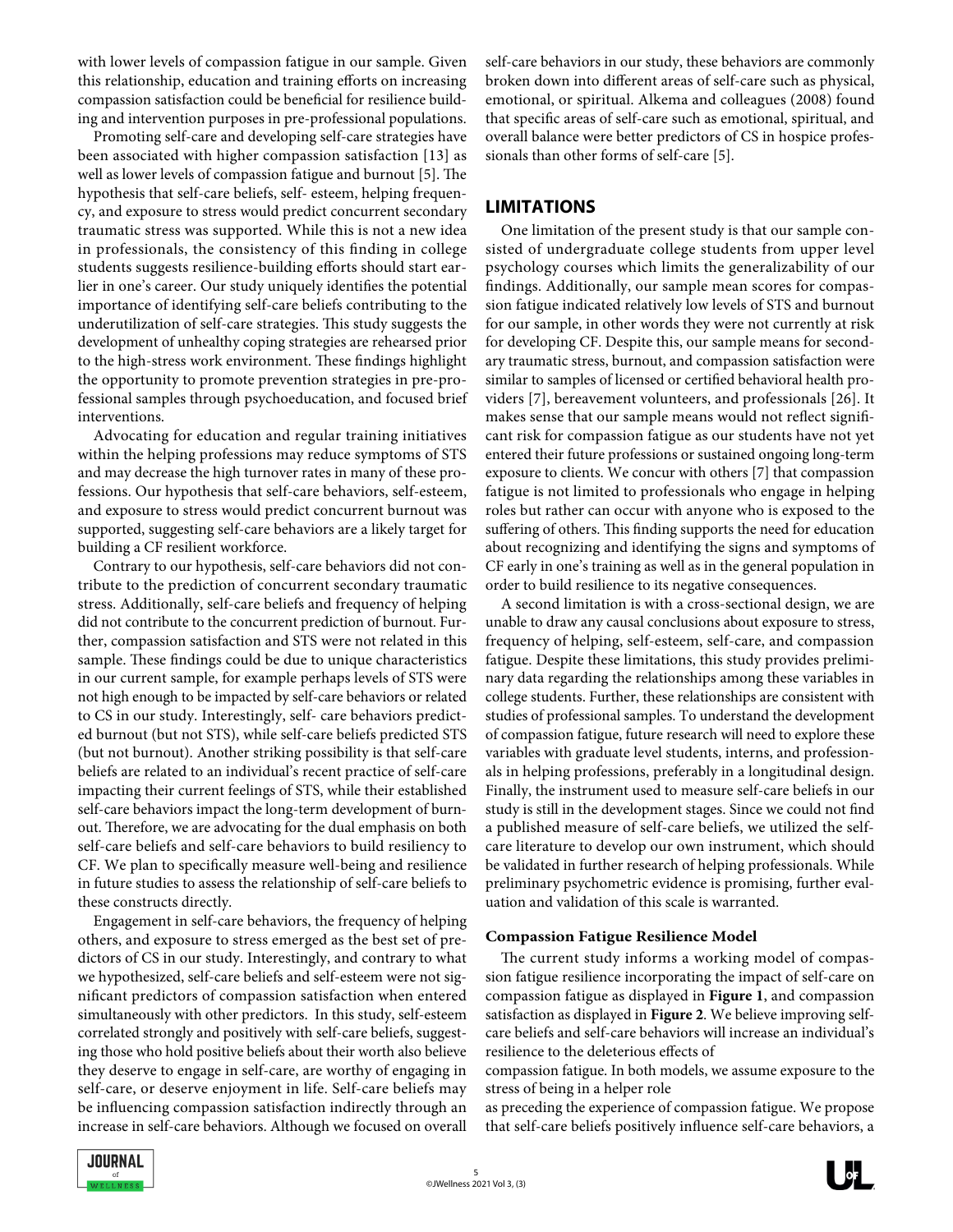

Figure 1: The influence of self-care on compassion fatigue in the compassion fatigue resilience model

relationship reliably demonstrated in the clinical literature and discussed in detail in cognitive therapy [28]. Consistent with our current findings and previous literature, we propose that self-care behaviors are associated with both compassion fatigue and compassion satisfaction [5]. Specifically, we believe selfcare behaviors decrease experiences of secondary traumatic stress and burnout. In addition, self-care behaviors increase feelings of compassion satisfaction. Pointedly, we propose that self- care beliefs are associated with compassion fatigue and compassion satisfaction. Similarly, we propose that self-care beliefs will increase self-care behaviors and feelings of compassion satisfaction, as well as decrease secondary traumatic stress and burnout. While this model is preliminary, future research exploring these relationships with pre-professionals and professionals is required to assist our resilience building and intervention efforts.

# **CONCLUSION**

Aspiring to enter a profession that focuses on helping others is a noble endeavor indeed. However, there is a risk of experiencing compassion fatigue for individuals in these professions. This study sought to identify correlates of compassion fatigue and compassion satisfaction in pre-professionals, namely, college students with an eye towards education and resiliency building. For intervention efforts related to compassion fatigue, it makes most sense to target both self-care beliefs and behaviors since they are more amenable to change than overall self-esteem. Additionally, self-care behaviors and beliefs predicted different aspects of CF. Since higher levels of CS are associated with lower levels of STS and burnout in professionals, it may be important to educate undergraduate students about ways they can increase satisfaction they derive from helping others through personal, work, and volunteer experiences. This strategy encourages them to develop healthy coping skills before they become professionals. The results of this study emphasize the importance of CF education and resiliency efforts, with a focus on addressing self-care beliefs and self-care behaviors prior to entering the workforce.



Figure 2: The influence of self-care on compassion satisfaction in the compassion fatigue resilience model

# **REFERENCES**

- 1. Figley CR. Compassion fatigue: Coping with secondary traumatic stress disorder in those who treat the traumatized. Brunner/Mazel; 1995.
- 2. Figley, CR (2002). Compassion fatigue: Psychotherapists' chronic lack of self-care. Journal of Clinical Psychology/In Session, 58, 1433-1441. https://doi.org/10.1002/jclp.10090..
- 3. Stamm, BH (2010). The Concise ProQOL Manual: The concise manual for the Professional Quality of Life Scale, 2 nd Edition.
- 4. Seligman ME, Csikszentmihalyi M. Positive psychology. An introduction. Am Psychol. 2000 Jan;55(1):5–14. https://doi. org/10.1037/0003-066X.55.1.5 PMID:11392865
- 5. Alkema K, Linton JM, Davies R. A study of the relationship between self-care, compassion satisfaction, compassion fatigue, and burnout among hospice professionals. J Soc Work End Life Palliat Care. 2008;4(2):101–19. Available from: https://www.tandfonline.com/doi/abs/10.1080/15524250802353934 https://doi. org/10.1080/15524250802353934 PMID:19042895
- 6. Ray SL, Wong C, White D, Heaslip K. Compassion satisfaction, compassion fatigue, work life conditions, and burnout among frontline mental health care professionals. Traumatology. 2013;19(4):255–67. https://doi. org/10.1177/1534765612471144.
- 7. Sprang G, Clark JJ, Whitt-Woosley A. Compassion fatigue, compassion satisfaction, and burnout: factors impacting a professional's quality of life. J Loss Trauma. 2007;12(3):259– 80. https://doi.org/10.1080/15325020701238093.
- 8. Baird S, Jenkins SR. Vicarious traumatization, secondary traumatic stress, and burnout in sexual assault and domestic violence agency staff. Violence Vict. 2003 Feb;18(1):71–86. https://doi.org/10.1891/vivi.2003.18.1.71 PMID:12733620
- 9. Lasalvia A, Bonetto C, Bertani M, Bissoli S, Cristofalo D, Marrella G, et al. Influence of perceived organisational factors on job burnout: survey of community mental health staff. Br J Psychiatry. 2009 Dec;195(6):537–44. https://doi. org/10.1192/bjp.bp.108.060871 PMID:19949206



 $\begin{bmatrix} 1 \\ 0 \end{bmatrix}$